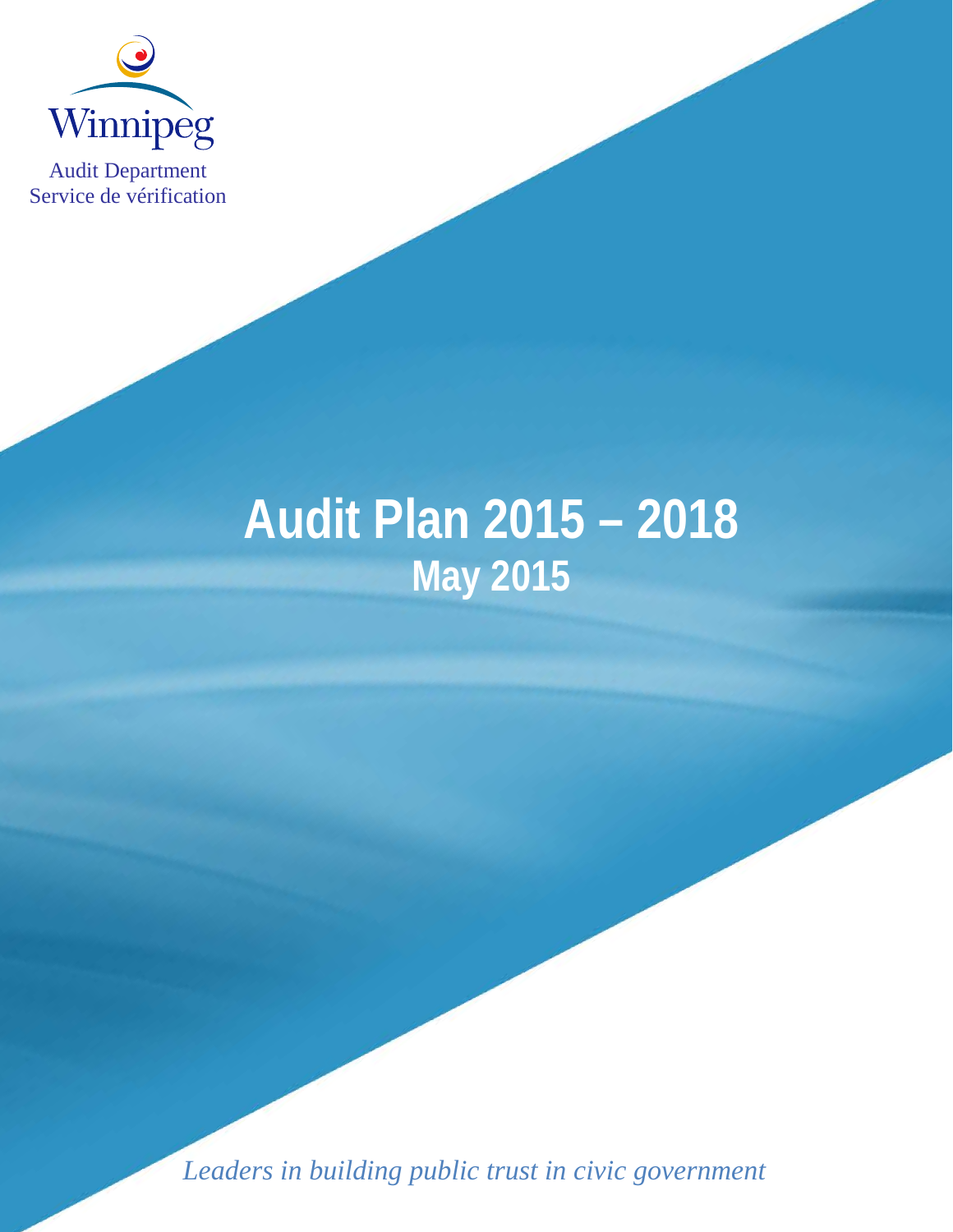Audit Department Audit Plan 2015 – 2018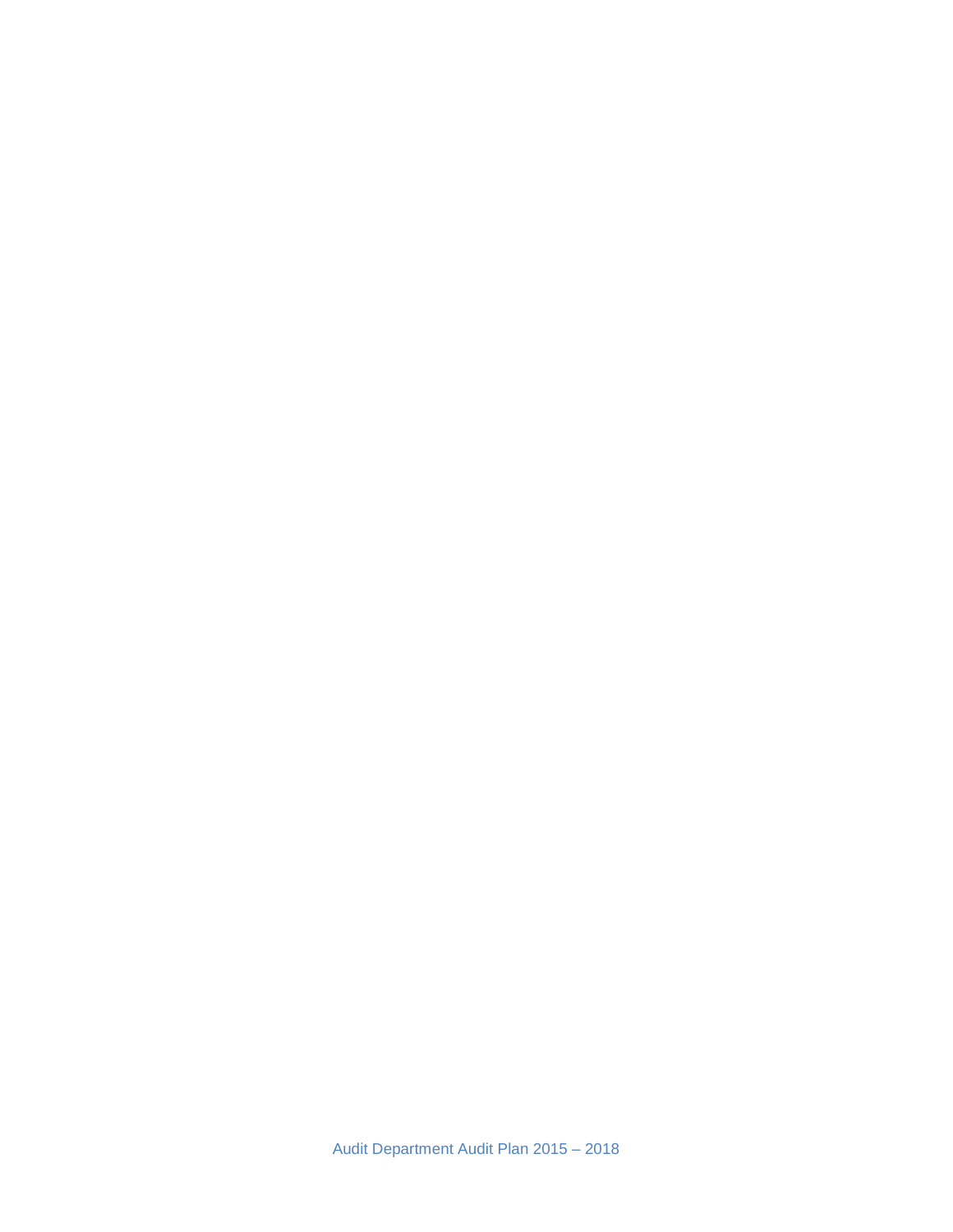# **TABLE OF CONTENTS**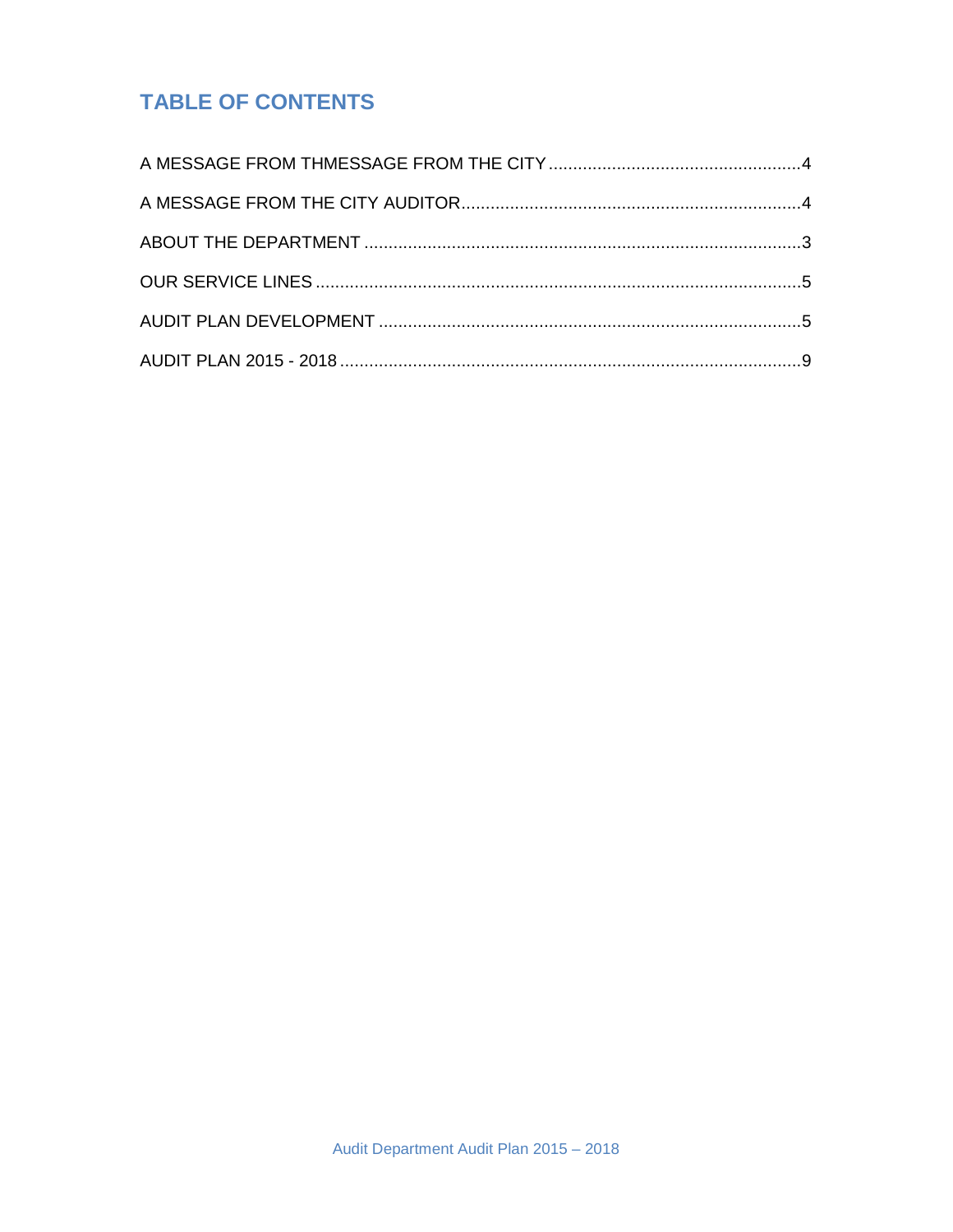## <span id="page-3-1"></span><span id="page-3-0"></span>A MESSAGE FROM THE CITY AUDITOR

*I am pleased to present our 2015-2018 Audit Plan that was developed through a comprehensive process that involved consultation with Elected Officials and senior managers across the organization. In addition, utilizing our Integrated Risk Management Model, risk profiles were updated for all key services and a Corporate Risk Profile was created to provide context for our plan.* 

*There is continued pressure to maintain service to citizens while operating in an environment of financial constraint. In the past we have worked with the Public Service to enhance performance information for all services. This plan continues to place an emphasis on evaluating the quality of information collected and communicated. Council and citizens require transparent, relevant and reliable performance information to fully understand how services are performing.*

*The plan also identifies audit resources to work in a cooperative and advisory role with the Public Service on various initiatives. Participation in these projects would be beneficial by providing timely, proactive feedback throughout the life of a project. Additional performance audit projects are also included in the plan where we believe an area is facing strategic, operational or governance risks and the involvement of Audit would be of assistance to management and Council.*

*Our goal is to provide independent and objective analyses, along with recommendations to help promote accountability, efficiency and effectiveness. We will report annually on the results of our work as well as update this plan to reflect evolving areas of risk and priorities*.

 *Sincerely,*

 $2d$ 

 *Bryan R. Mansky, MBA, CMA, CIA Acting City Auditor May 14, 2015*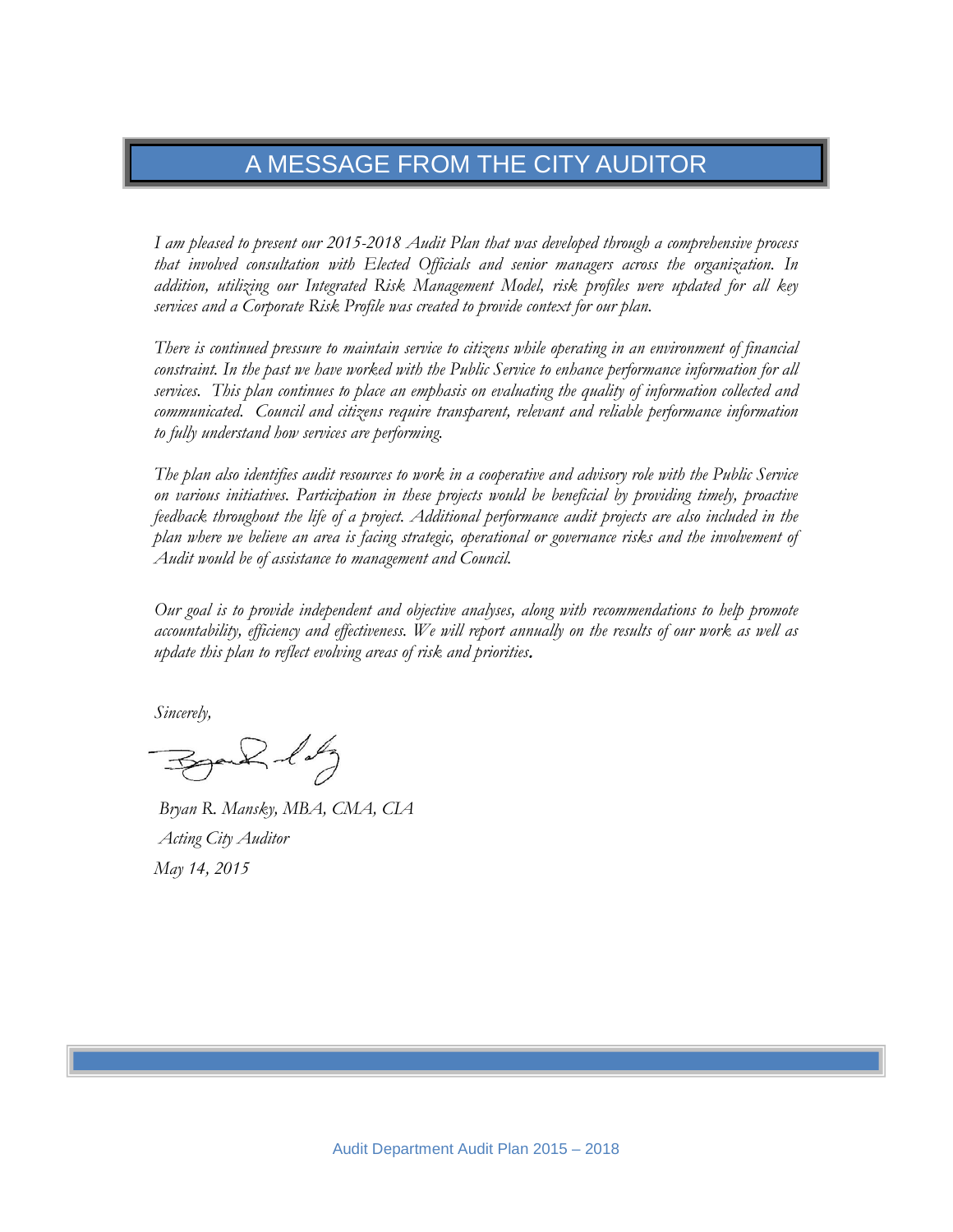# **ABOUT THE DEPARTMENT**

#### <span id="page-4-0"></span>*Our Mandate*

The City Auditor is a statutory officer appointed by City Council under the *City of Winnipeg Charter*. The City Auditor reports to Council through the Audit Committee (Executive Policy Committee) and is independent of the City's Public Service. The City Auditor conducts examinations of the operations of the City and its affiliated bodies to assist Council in its governance role of ensuring the accountability of the Public Service for the quality of stewardship over public funds and for the achievement of value for money in City operations. After communication to City Council, an audit report becomes a public document.

Sections 102 to 106 of the *City of Winnipeg Charter* establish the position and mandate of the City Auditor. In 1989, City Council made the decision to contract out the annual financial statement audit to a firm of chartered accountants while expanding the scope of responsibilities for the City Audit Department. The Audit Department mandate has remained unchanged since 1989. In 2009, the role of Chief Performance Officer was added to the responsibilities of the City Auditor. The mandate of the department is as follows:

- *To examine problem areas, within the capabilities of the Audit Department, which are brought to the Auditor's attention by taxpayers, department heads, employees, Council, Standing Committees of Council, members of Council and the CAO.*
- *To act as an internal consulting group to provide information and help to civic departments within the capabilities and resources of the Audit Department.*
- *To examine and evaluate the adequacy of the City's systems of internal control, both financial and operational.*
- *To determine whether applicable sections of the City of Winnipeg Act, by-laws, regulations, orders of Council and administrative directives have been complied with, as well as*

*applicable federal and provincial legislation.*

• *To review the performance of operations to ensure money was expended with due regard to economy and efficiency.*

*Chief Performance Officer Role*

- *To monitor the implementation of recommendations from audit reports and report on the status of implementation of recommendations to Audit Committee*
- *To provide advice and assistance on the definition and development of performance measures, the implementation of performance management systems and the reporting of performance information to the public and to advocate for the use of performance information.*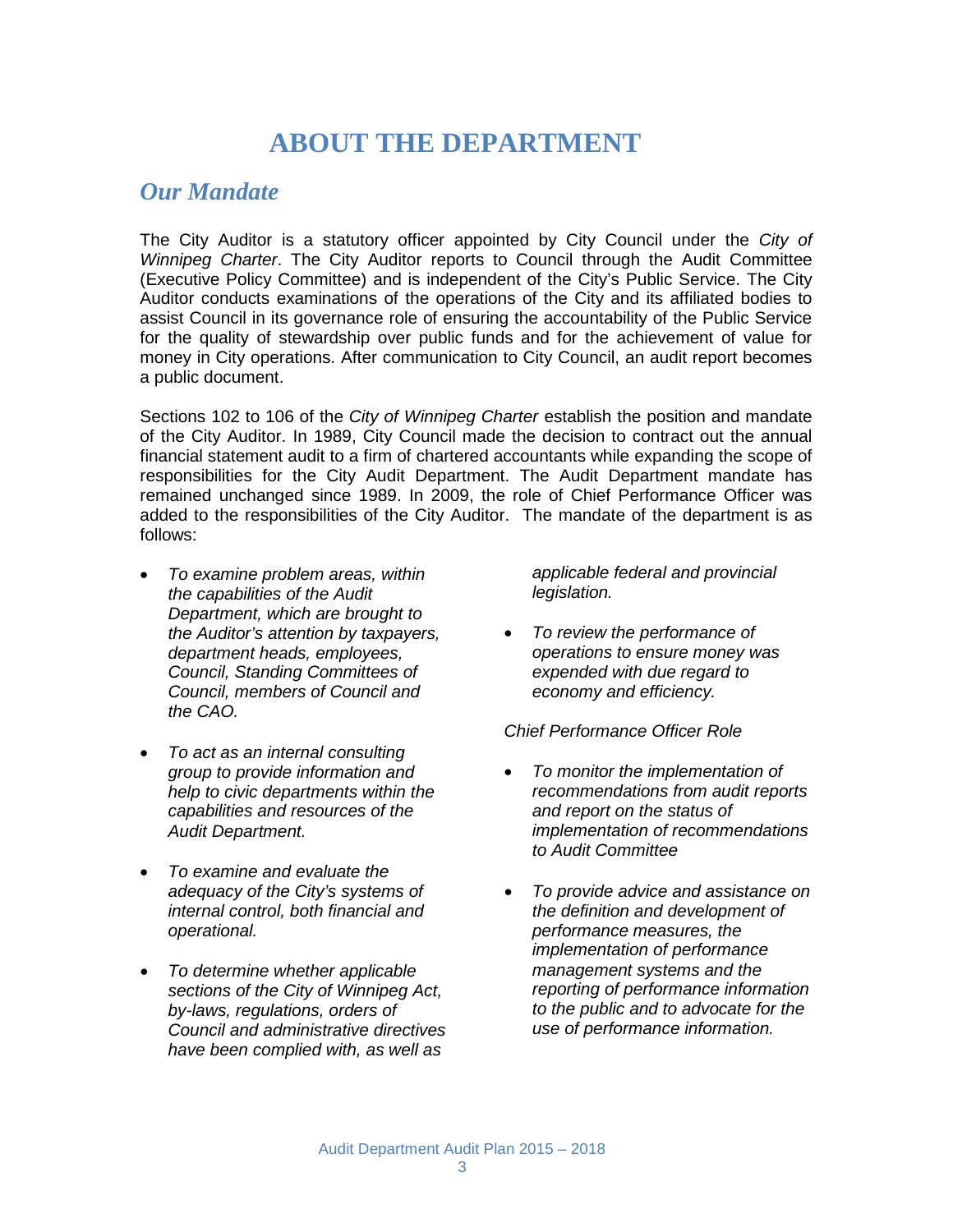## *Our Service Value*

The value of an independent audit function to Council is the ability to use credible information to make better decisions and to hold the Administration accountable. Our primary client is the Audit Committee. The Audit Committee is chaired by the Mayor and includes the Deputy Mayor and the chairs of the Standing Policy Committees of Council. The Audit Committee's primary role is to ensure that due diligence has been directed towards ensuring that an effective control framework is in place. This framework provides reasonable assurance that the financial, operational and regulatory objectives of the City are achieved and that governance and accountability responsibilities of Council and the Administration are met. The Audit Committee meets four times a year or more frequently at the call of the Chair.

The Audit Department's stakeholders are the Public Service and citizens. Audit reports are made public once they have been communicated to City Council.

## *Our Mission*

*To support City Council and the Public Service in the achievement of organizational objectives by providing objective and independent information, advice and assurance with respect to governance, accountability, risk management and performance.*

## *Our Vision*

*To be recognized as leaders in building public trust in civic government in support of our shared vision of a vibrant and healthy city.* 

## *Our Strategic Goals*

- *To provide independent and objective assurance on the efficiency and effectiveness of City operations as well as timely, relevant and value-added recommendations for improvement.*
- *To influence organizational outcomes and accountability by providing leadership, advice and assistance to support good governance, effective risk management and comprehensive and transparent performance information.*
- *To deliver high quality, cost-effective Audit services.*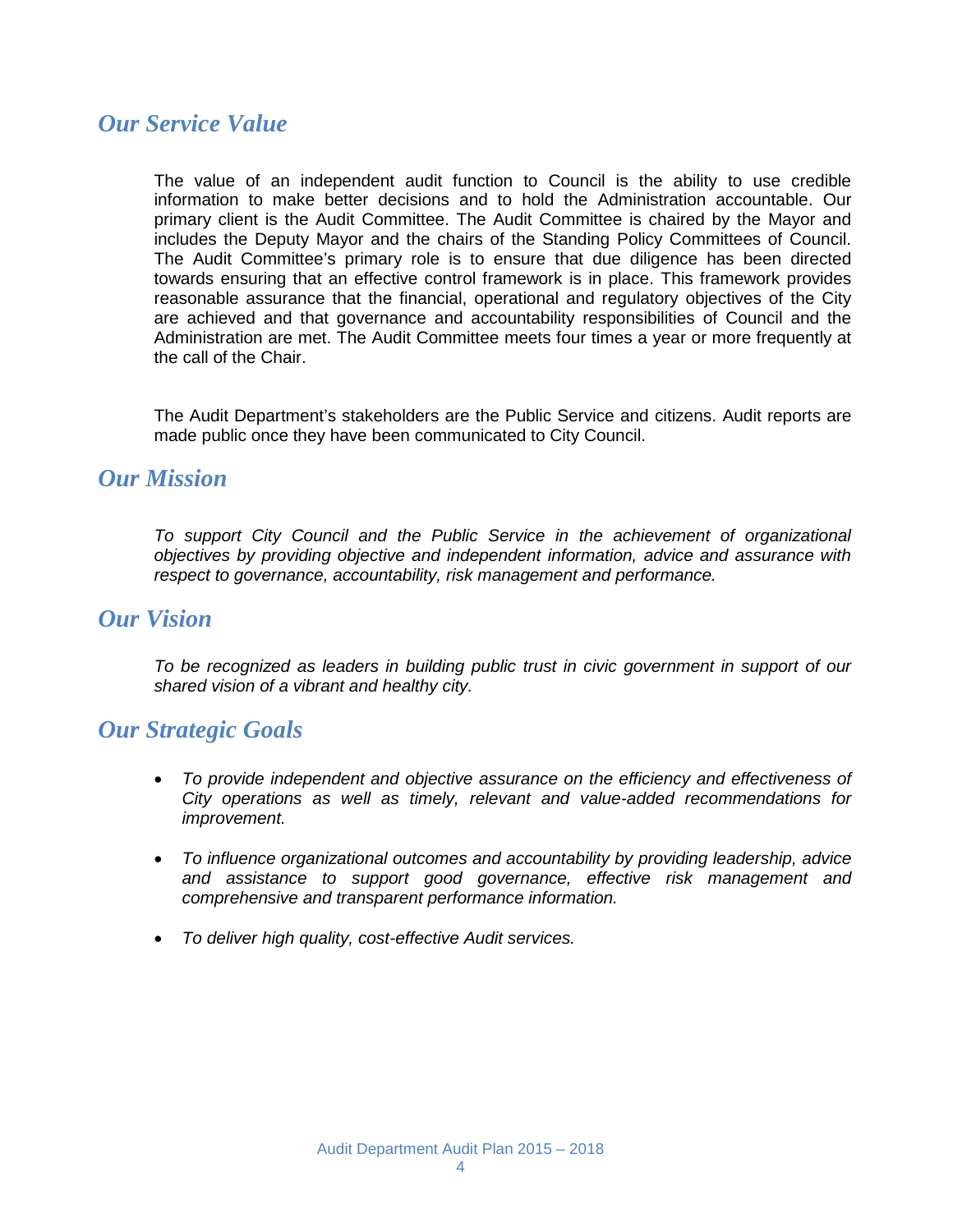# **OUR SERVICE LINES**

#### <span id="page-6-0"></span>*Advisory Services*

Activities carried out under this service line are proactive and primarily concerned with "*getting it right" and* measuring the "*right things*". As resources permit, we deliver this discretionary service through

- Educational initiatives
- Research activities
- Consulting services
- Committee participation

## *Assurance Services*

Assurance services are defined as *independent professional services that improve the quality of information or its context for decision makers*. Assurance can be provided on both financial and non-financial performance, or it can be provided with respect to the strength of risk management strategies and controls. Assurance services provided by the department include

- Performance audits
- Performance measures
- Compliance audits
- Business process audits
- Due diligence reviews

## *Investigation Services*

Under this service line, we initiate reviews in response to a request from an external party or as a result of information being brought to the attention of the City Auditor under the *City of Winnipeg Fraud, Theft or Related Irregularities Directive*. Reviews are typically limited in scope.

<span id="page-6-1"></span>

#### Audit Department Audit Plan 2015 – 2018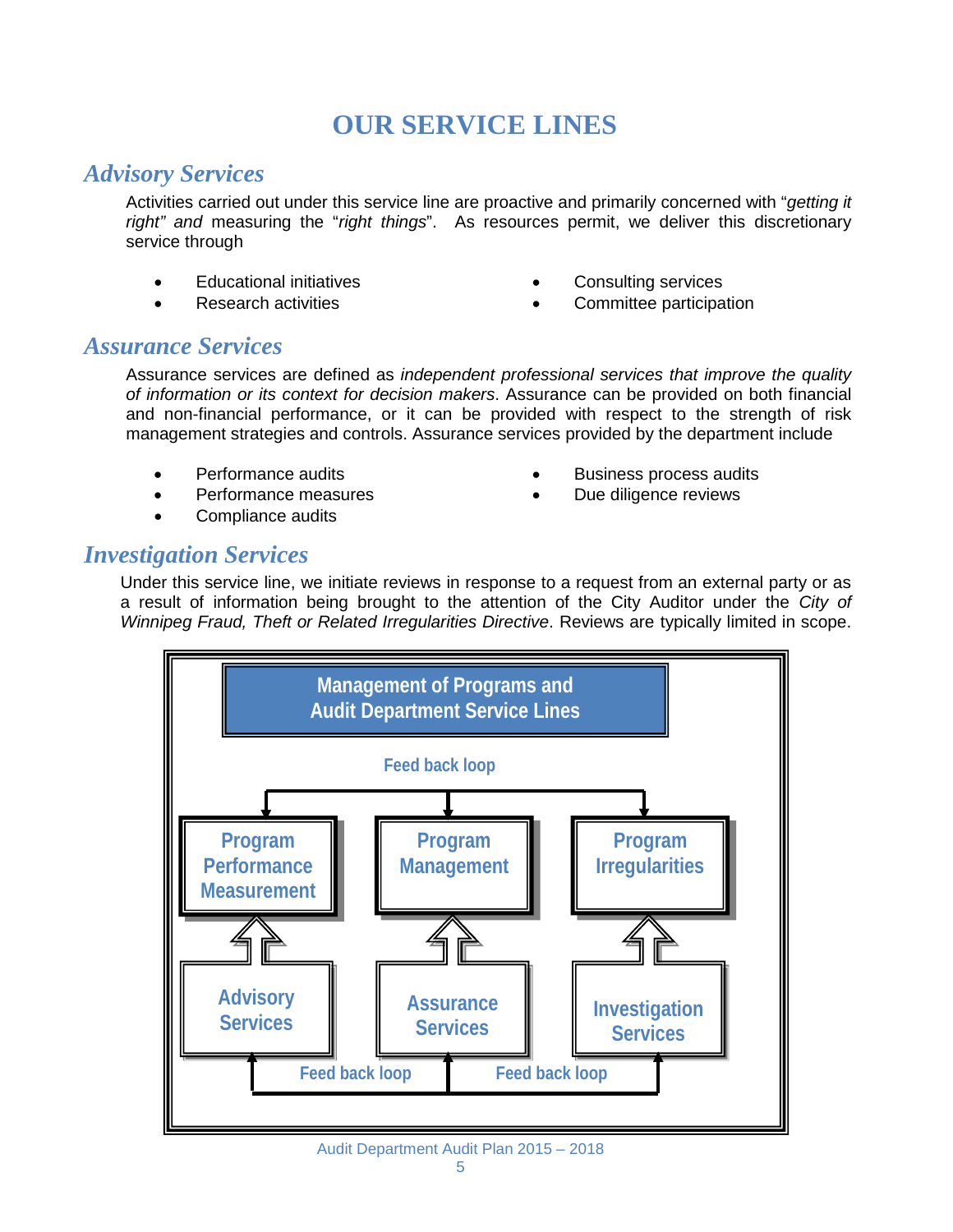# **AUDIT PLAN DEVELOPMENT**

#### *Purpose of an Audit Plan*

The purpose of a formal audit plan is to provide a disciplined approach to the identification of potential audit projects. Formal planning has several benefits:

- It focuses scarce resources on priority or high-risk areas.
- It provides the basis for the involvement of clients and stakeholders in the audit planning process.
- It ensures that all business units (and associated risks) are considered for audit attention during the planning process.
- It serves as a standard against which to measure the performance of the Audit Department.

The Audit Plan includes projects proposed for a four year period to coincide with the term of City Council. The plan is based upon the risks and priorities that exist at a certain point in time. Since we are operating in a dynamic environment, risks and priorities are constantly changing. In addition, Council has the authority to direct the City Auditor to conduct specific audits, which may be proposed during the four-year cycle, and the City Auditor has agreed to coordinate investigations referred to the Department. For these reasons and/or when we believe it is in the best interests of our clients and stakeholders, an adjustment will be made to the current Audit Plan. Changes to the four–year audit plan will be reported to Audit Committee each year to update the plan.

#### *Audit Planning Process*

The Audit Planning process is comprehensive and comprises several activities:

- identification and classification of auditable entities;
- evaluation of audit entities against standard criteria and risk factors;
- consultation with City Councillors and Senior Administrators;
- updating of *Service Risk Profiles*;
- creation of a *Corporate Risk Profile*;
- consideration of resources available and required by project type;
- selection of Audit Projects;
- presentation of our proposed Audit Plan to Audit Committee; and
- communication of our final Audit Plan to City Council.

It is understood that current resources do not allow for the audit of all civic entities on a cyclical basis. Nor is it desirable that this be the case. Projects are selected as a result of the risk-based planning process. All potential projects are rated periodically against common risk criteria to determine relative priority. The risk profiles contained in the departmental business plans are also reviewed and updated in conjunction with a broad consultation process involving senior managers, the CAO and Councillors. A *Corporate Risk Profile* is created as a product of this process to set the context for project planning. (See Appendix A.) Where the priority of a particular project is high from a risk perspective, congruent with the Department's strategic goals, and resources are available, the project is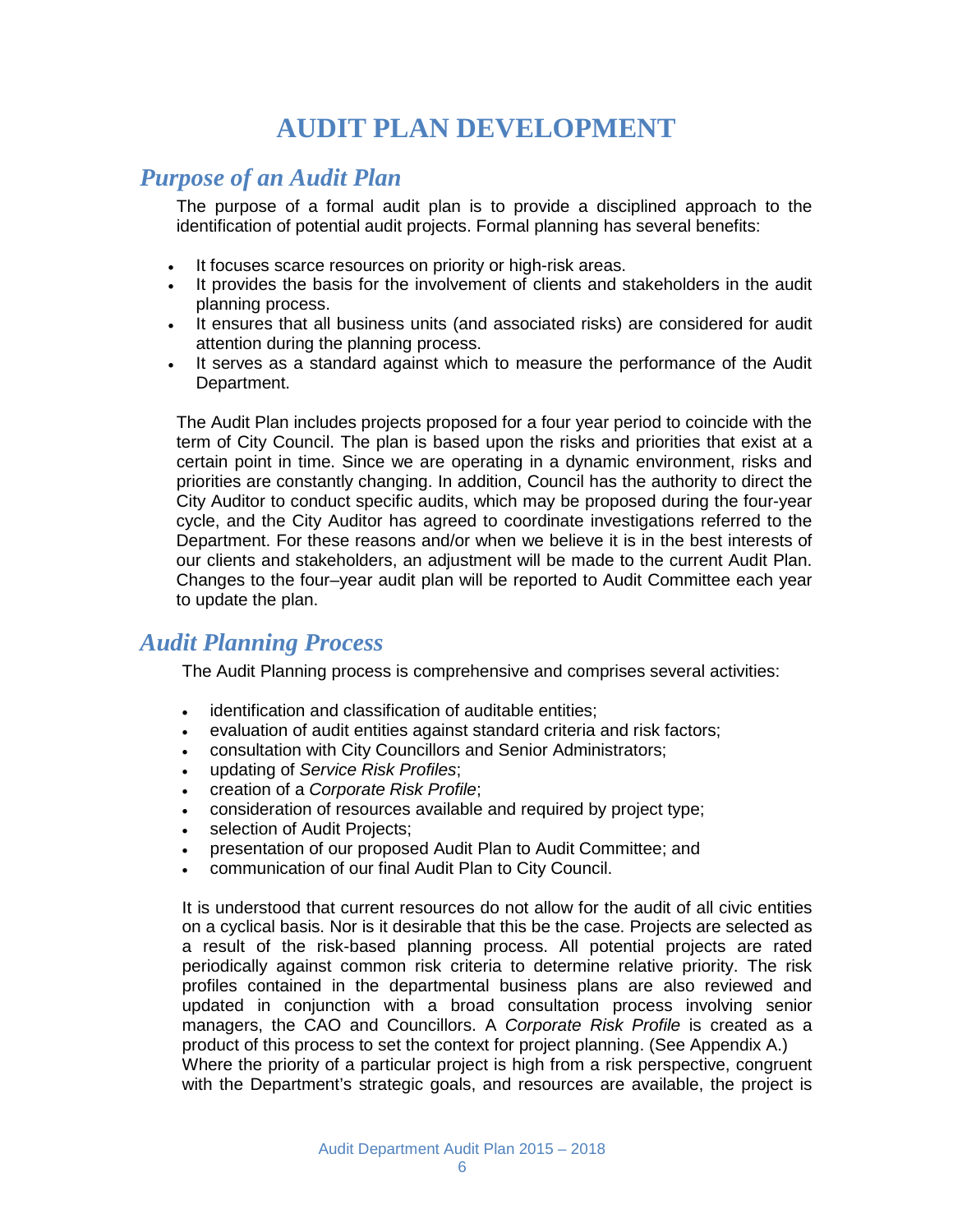selected for inclusion in the four-year Audit Plan*.* It is for this plan that we seek Audit Committee endorsement. As a first principle, the Audit Department plans to allocate its resources to those areas that represent the greatest risk to the organization being able to achieve its business objectives. Having said this, however, other factors need to be considered. Timing of a particular project may be a consideration or the entity may have recently been subject to an independent review by another party. We attempt to provide balanced coverage across the organization and across the types of services delivered. While the extent of audit may vary, at a minimum, we believe that all units of the organization should be considered during the risk assessment process.

## *Audit Selection Criteria*

Advisory Services and Investigation projects are considered upon request. Where known, Advisory Services projects have been included in the Audit Plan. Investigations are added as initiated. Proposed projects are assessed against the following criteria: corporate significance or exposure, congruence with Audit mission and strategic goals, timing of project, and availability of resources.

Assurance projects are first determined to be either mandatory or discretionary. Mandatory projects such as due diligence reviews of collective agreements and the annual review of compliance with the Councillors' Representation Allowance Policy must be scheduled as a priority in the annual audit plan. Potential assurance audits that are not mandatory are assessed against weighted risk factors applicable to that audit type as indicated below:

City Services

|                            | <b>Financial Analysis</b> | <b>Qualitative Analysis</b>    |                                        |                                |                                                             |                              |                          |
|----------------------------|---------------------------|--------------------------------|----------------------------------------|--------------------------------|-------------------------------------------------------------|------------------------------|--------------------------|
| Operating<br><b>Budget</b> | Capital<br><b>Budget</b>  | Complexity<br>0ľ<br>Operations | Sensitivity<br>Ωt<br><b>Operations</b> | Impact on<br>'Our<br>Winnipeg' | Political,<br>CAO, Audit<br>Concerns/<br>Hotline<br>Reports | <b>Risk Profile</b><br>Score | Date Since<br>Last Audit |

Wholly Owned Corporations, Boards, Other Entities

|          | <b>Financial Analysis</b> | <b>Qualitative Analysis</b>    |                                 |                                |                                                              |                                                     |                          |
|----------|---------------------------|--------------------------------|---------------------------------|--------------------------------|--------------------------------------------------------------|-----------------------------------------------------|--------------------------|
| Revenues | Total<br>Assets           | Complexity<br>οf<br>Operations | Sensitivity<br>Οf<br>Operations | Impact on<br>'Our<br>Winnipeg' | Political,<br>CAO, Audit<br>Concerns /<br>Hotline<br>Reports | Annual<br><b>Report Risk</b><br>Assessment<br>Score | Date Since<br>Last Audit |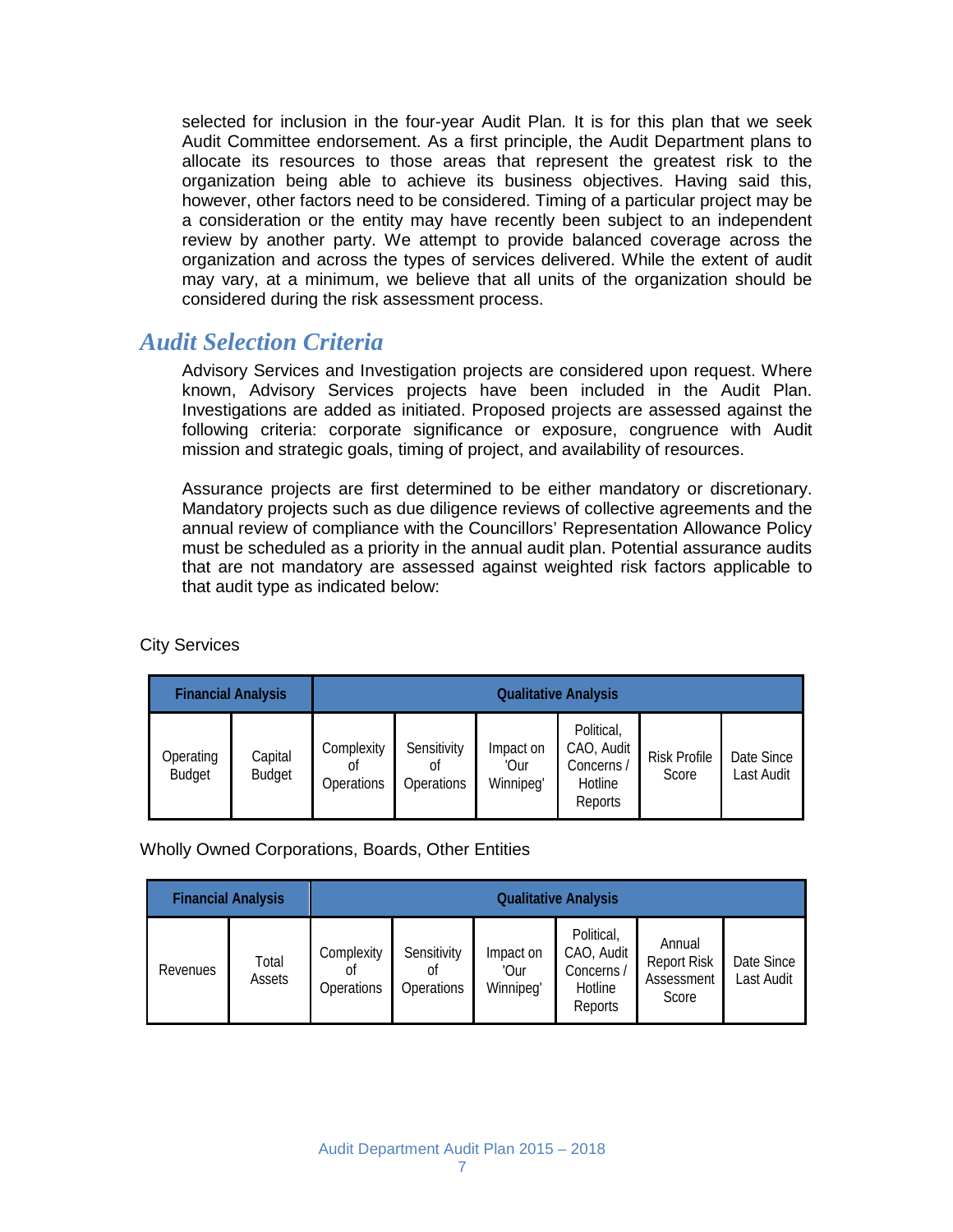#### Compliance Based Audits

| <b>Qualitative Analysis</b>             |                                      |                                                              |                                                  |                                                     |                                    |  |
|-----------------------------------------|--------------------------------------|--------------------------------------------------------------|--------------------------------------------------|-----------------------------------------------------|------------------------------------|--|
| Complexity<br>of Process<br>/ Directive | Sensitivity<br>to Public<br>Scrutiny | Political,<br>CAO, Audit<br>Concerns /<br>Hotline<br>Reports | Date Since<br>Last Audit /<br>Internal<br>Review | Annual<br><b>Report Risk</b><br>Assessment<br>Score | Scope of<br><b>Staff</b><br>Impact |  |

#### *Department Resources*

The Department has six staff and a consulting budget of \$35,000 to retain specialized expertise that is not available in-house. For small audit departments, the ability to provide a wide range of services, while not compromising independence, is becoming a challenge. As a result, resources that are strained due to increasing demand are being stretched through the use of partnership arrangements, innovative methodologies, and the increasing use of technology. We will continue to leverage our scarce resources through all three approaches.

It is our experience that projects that examine business processes common to most organizations can benefit from an external perspective and the economies of scale that a large auditing firm can offer. On the other hand, projects which require a good knowledge of public sector practices or the City of Winnipeg, in particular, are better led by internal staff.

We intend to reserve 80% of our available resources for independent assurance activities, which constitute our primary role. Advisory Services projects requested have already been included in the Audit Plan. Resource availability for additional Advisory Services projects is limited.

The City Auditor also conducts investigations referred by the Public Service under the *City of Winnipeg Fraud, Theft or Related Irregularities Directive* and reports received through the Fraud & Waste Hotline. The Department will only be able to absorb a minimum number of small investigation projects without additional resources or deferral of planned projects.

#### **Resources Available (2015)**

City Auditor Deputy City Auditor Project Leaders (2) Auditors (1.5) Consulting Budget of \$35,000 Administrative Coordinator (0.5)

#### **Resource Costs**

It has been our practice to calculate the cost of our services using a full costing methodology (labour costs plus overhead). In 2014, our billing rate was \$118.03 per audit hour.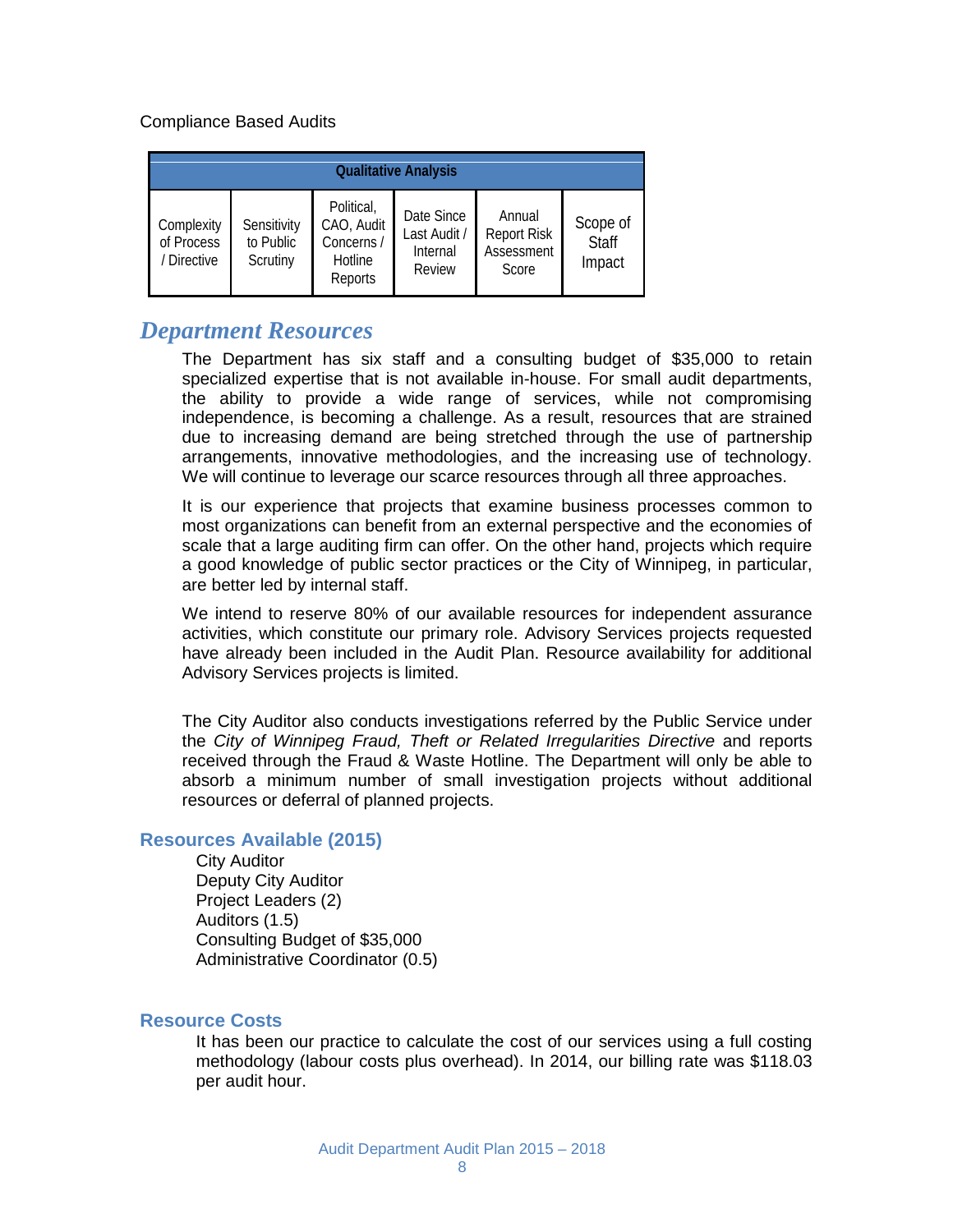# **AUDIT PLAN 2015 - 2018**

#### <span id="page-10-0"></span>*State of Risk and Control*

As part of our audit planning consultation process, we updated the Corporate Risk Profile (See Appendix A). Many of the significant risks identified in 2011 remain. Financial sustainability remains a challenge, to address infrastructure needs as well as operating funding for the delivery of City services. Compliance with external authorities, such as environmental legislation, requires significant resources and attention for many more years. The culture of the organization is being impacted by changes in leadership as well as new boards that alter the existing reporting relationships. Human resource risks vary throughout the organization and require ongoing monitoring as City staff is a critical element in the delivery of virtually all City services.

#### **Project Resource Requirements**

The next pages will highlight the projects we propose to undertake during the 2015 - 2018 timeframe. Audits have been selected in accordance with our audit planning methodology and taking into account available resources. Audit projects can vary considerably and the following section will identify the typical scope and possible objectives for each service.

#### **Advisory and Investigation Services**

Projects resource requirements depend upon the nature and scope of the project as determined at the time of initiation. Depending upon the technical qualifications required for the review, a determination will be made as to the optimal mix of internal and external resources.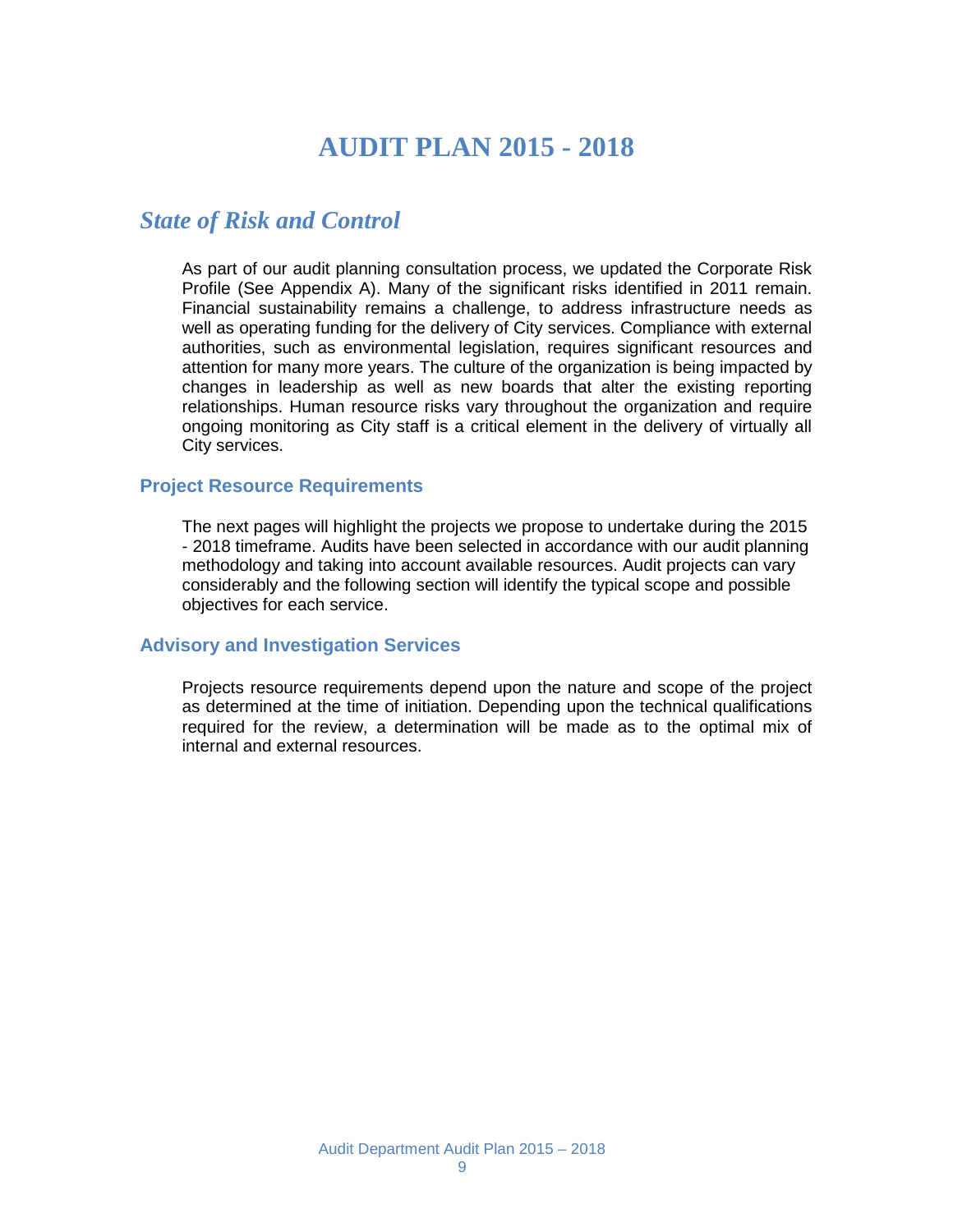#### **Assurance Services**

Assurance project resource requirements depend upon the type and scope of the review undertaken. The general project scope for the various types of assurance projects are provided below:

*Due Diligence Review Project Scope – focused on providing assurance on Public Service reports and financial information. Can include the review of the following:* 

- Key business assumptions
- Costing calculations

• Disclosure to decisionmakers

*Business Process and Compliance Audit Project Scope –focused on a single process or system. Can include the review of the following:* 

- Accountability framework
- Risk management practices
- Effectiveness of key controls
- Compliance with authorities
- Performance reporting

*Performance Audit Project Scope –the broadest scope projects, focused on the*  evaluation of the performance of a program or function. Can include the review of *the following:*

- Business objectives
- Accountability relationships
- Risk management & controls
- Value for money achieved
- Protection of public assets
- Compliance with authorities
- Performance results
- Performance reporting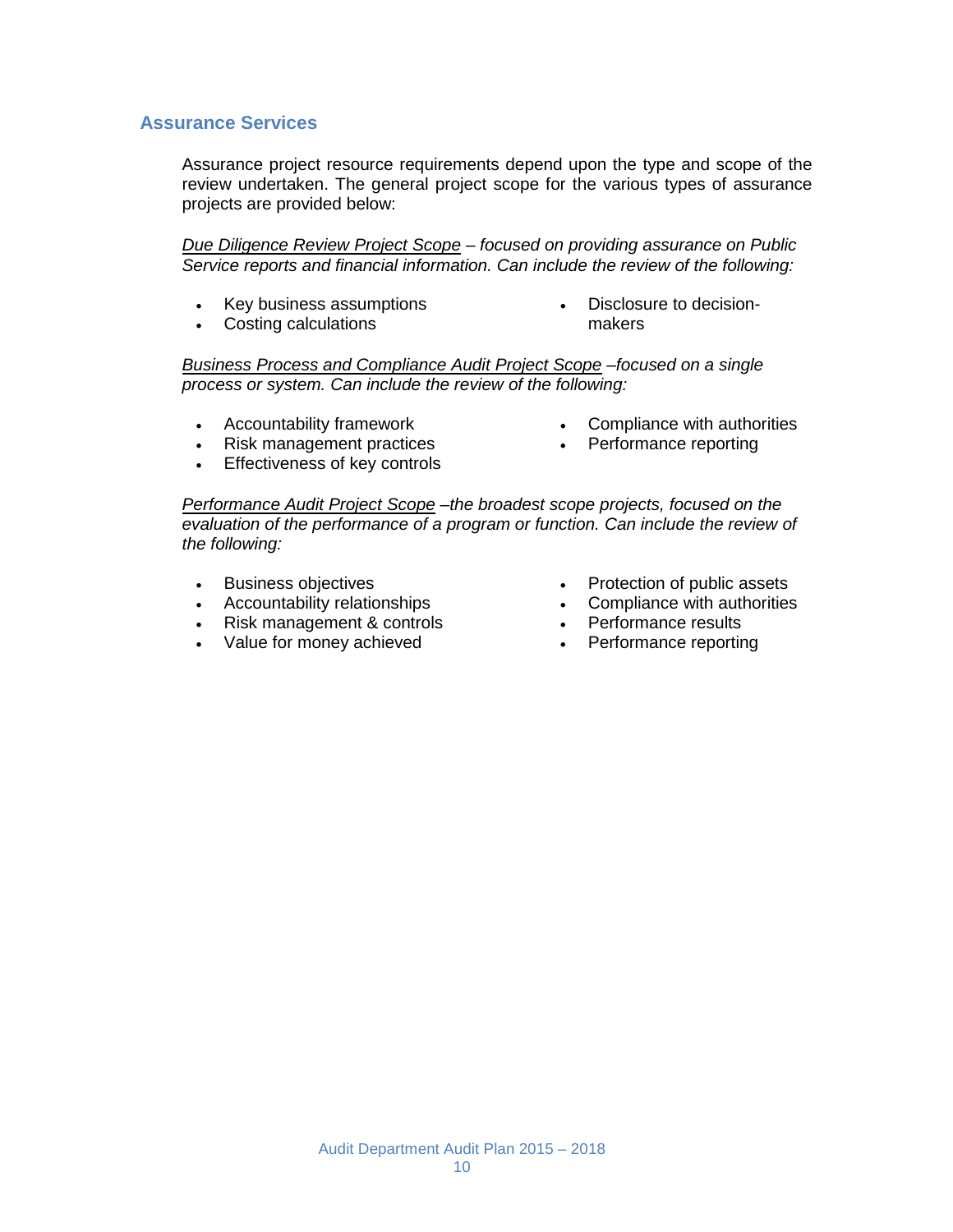| <b>Projects Proposed for 2015</b> |                                                               |                                                                                                                                                                                                                                                      |  |  |  |  |
|-----------------------------------|---------------------------------------------------------------|------------------------------------------------------------------------------------------------------------------------------------------------------------------------------------------------------------------------------------------------------|--|--|--|--|
| <b>Mandatory Projects</b>         |                                                               |                                                                                                                                                                                                                                                      |  |  |  |  |
| Advisory                          | Quarterly Report Card                                         | Follow-up on the implementation status of past audit<br>recommendations.                                                                                                                                                                             |  |  |  |  |
| Assurance                         | <b>Collective Agreements</b><br>Due Diligence                 | Council policy requires that prior to ratification of an agreement,<br>the City Auditor and the external auditor review the full and long-<br>term costs of collective bargaining agreements reported by the<br>Public Service.                      |  |  |  |  |
|                                   | Councillors' Ward<br>Allowance                                | The City Auditor is required to audit the expenditures incurred<br>under the CRA Fund Policy annually to ensure compliance with<br>the policy requirements and principles of the fund.                                                               |  |  |  |  |
| <b>Project In-Progress</b>        |                                                               |                                                                                                                                                                                                                                                      |  |  |  |  |
| Advisory                          | Independent Fairness<br>Commissioner                          | Report to identify possible options for the mandate, model and<br>the financial resources required for the implementation and<br>operation of an Independent Fairness Commissioner role.                                                             |  |  |  |  |
| Assurance                         | By-Law Enforcement                                            | To assess the efficiency, effectiveness and whether adequate<br>systems, processes, practices and controls are in place for the of<br>the Community By-law Enforcement Services Division to achieve<br>its goals and objectives.                     |  |  |  |  |
|                                   | <b>Emergency Mechanical</b><br>Services Branch - WFPS         | To assess the efficiency, effectiveness and whether adequate<br>systems, processes, practices, and controls are in place for the<br>branch to achieve its goals and objectives of the branch.                                                        |  |  |  |  |
| <b>New Projects</b>               |                                                               |                                                                                                                                                                                                                                                      |  |  |  |  |
| Advisory                          | <b>Ethics Commissioner</b>                                    | Report to identify possible options for the mandate, model and<br>the financial resources required for the operation of an Ethic<br>Commissioner. A report is to be developed cooperatively with City<br>Clerks.                                     |  |  |  |  |
| Assurance                         | Southwest Transitway<br>Capital Project                       | Limited scope engagement to provide assurance on a proactive<br>basis of specific aspects of the capital project.                                                                                                                                    |  |  |  |  |
|                                   | Real Estate Management<br>Report Implementation<br>Monitoring | Procurement and contract management of an external agency to<br>oversee the implementation of recommendations from the Real<br>Estate Management Review.                                                                                             |  |  |  |  |
|                                   | <b>Capital Project Estimates</b>                              | The capital budget estimate documentation supporting a new<br>major capital project is reviewed to confirm it supports the<br>identified class estimate (AACE).                                                                                      |  |  |  |  |
|                                   | Contract / Vendor<br>Management                               | Review processes to ensure contracts contain adequate<br>provisions for oversight, that contractors are held accountable for<br>compliance with requirements,                                                                                        |  |  |  |  |
|                                   | Liabilities for Contaminated<br><b>Sites</b>                  | To ensure the appropriate processes are in place to report on<br>liabilities for contaminated sites on the financial statements in<br>compliance with Section PS 3260 - Contaminated Sites under<br>the Canadian Public Sector Accounting Standards. |  |  |  |  |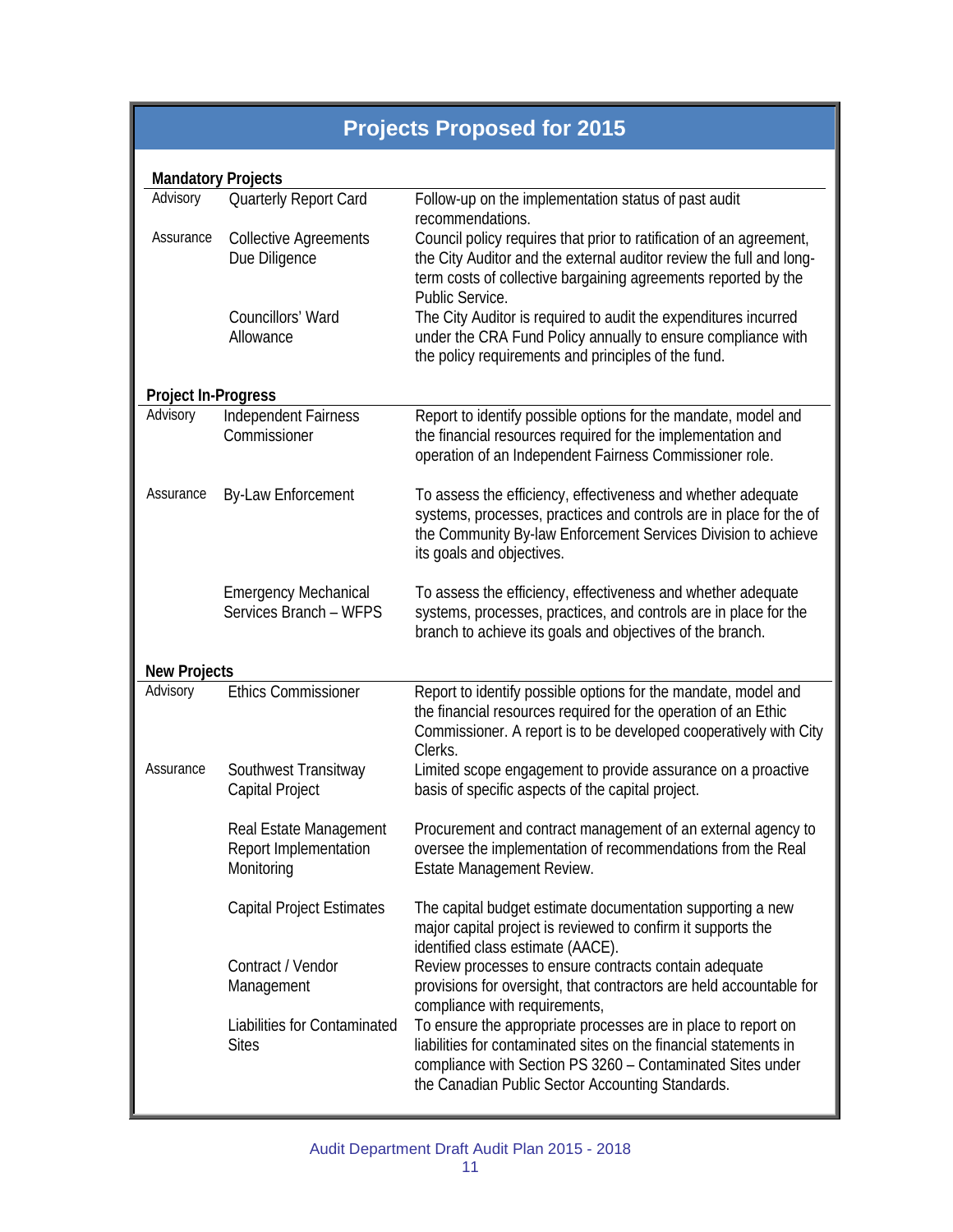| <b>Projects Proposed for 2016</b> |                                                          |                                                                                                                                                                                                                                 |  |  |  |  |
|-----------------------------------|----------------------------------------------------------|---------------------------------------------------------------------------------------------------------------------------------------------------------------------------------------------------------------------------------|--|--|--|--|
| <b>Mandatory Projects</b>         |                                                          |                                                                                                                                                                                                                                 |  |  |  |  |
| Advisory                          | Quarterly Report Card                                    | Follow-up on the implementation status of past audit<br>recommendations.                                                                                                                                                        |  |  |  |  |
| Assurance                         | <b>Collective Agreements</b><br>Due Diligence            | Council policy requires that prior to ratification of an agreement,<br>the City Auditor and the external auditor review the full and long-<br>term costs of collective bargaining agreements reported by the<br>Public Service. |  |  |  |  |
|                                   | Councillors' Ward<br>Allowance                           | The City Auditor is required to audit the expenditures incurred<br>under the CRA Fund Policy annually to ensure compliance with<br>the policy requirements and principles of the fund.                                          |  |  |  |  |
| <b>New Projects</b>               |                                                          |                                                                                                                                                                                                                                 |  |  |  |  |
| Advisory                          | Fraud & Waste Hotline<br>Performance Review              | To evaluate program effectiveness and also explore opportunities<br>to provide the same service at a reduced cost.                                                                                                              |  |  |  |  |
| Assurance                         | Southwest Transitway<br>Capital Project                  | Limited scope engagement to provide assurance on a proactive<br>basis of specific aspects of the capital project.                                                                                                               |  |  |  |  |
|                                   | <b>Capital Project Estimates</b>                         | The capital budget estimate documentation supporting a new<br>major capital project is reviewed to confirm it supports the<br>identified class estimate (AACE).                                                                 |  |  |  |  |
|                                   | Development Agreement<br>Parameters                      | To review recent development agreements executed between the<br>City and developers and compare to the Council approved<br>Development Agreement Parameters.                                                                    |  |  |  |  |
|                                   | Winnipeg Police Board<br><b>Effectiveness Evaluation</b> | Section 50 of the Police Board's Rules of Practice and Procedure<br>requires a formal, comprehensive evaluation of the board's<br>effectiveness every three years to be conducted by the City's<br>Chief Performance Officer.   |  |  |  |  |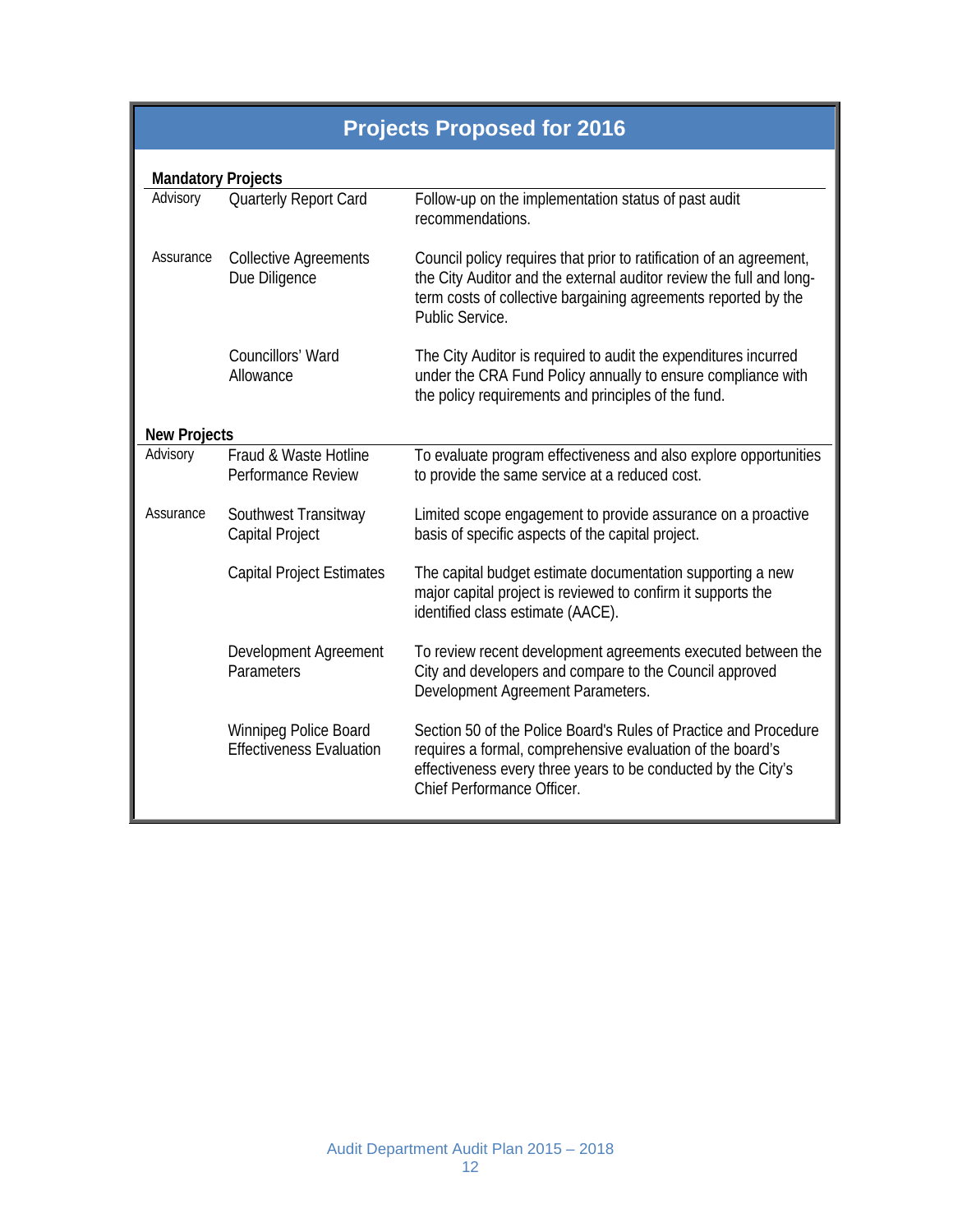| <b>Projects Proposed for 2017</b> |                                                       |                                                                                                                                                                                                                                                                                                                              |  |  |  |  |  |
|-----------------------------------|-------------------------------------------------------|------------------------------------------------------------------------------------------------------------------------------------------------------------------------------------------------------------------------------------------------------------------------------------------------------------------------------|--|--|--|--|--|
|                                   | <b>Mandatory Projects</b>                             |                                                                                                                                                                                                                                                                                                                              |  |  |  |  |  |
| Advisory                          | Quarterly Report Card                                 | Follow-up on the implementation status of past audit<br>recommendations.                                                                                                                                                                                                                                                     |  |  |  |  |  |
| Assurance                         | <b>Collective Agreements</b><br>Due Diligence         | Council policy requires that prior to ratification of an agreement,<br>the City Auditor and the external auditor review the full and long-<br>term costs of collective bargaining agreements reported by the<br>Public Service.                                                                                              |  |  |  |  |  |
|                                   | Councillors' Ward<br>Allowance                        | The City Auditor is required to audit the expenditures incurred<br>under the CRA Fund Policy annually to ensure compliance with<br>the policy requirements and principles of the fund.                                                                                                                                       |  |  |  |  |  |
| <b>New Projects</b>               |                                                       |                                                                                                                                                                                                                                                                                                                              |  |  |  |  |  |
| Assurance                         | <b>Grant Accountability</b><br>Follow-up              | To evaluate if the provision of grants are made in accordance<br>with Council policy and By-laws. To determine if the<br>accountability framework (administration, measurement,<br>reporting) provides sufficient oversight and if grantees are held<br>accountable for compliance with established terms and<br>conditions. |  |  |  |  |  |
|                                   | Neighborhood<br>Revitalization                        | To assess the efficiency, effectiveness and whether adequate<br>systems, processes, practices and controls are in place to<br>support achievement of the goals and objectives identified for the<br>Neighborhood Revitalization Service                                                                                      |  |  |  |  |  |
|                                   | <b>Outdoor Aquatics Safety</b><br>Review <sup>1</sup> | To review of the safety processes and practices in place for the<br>aquatics services provided at all outdoor aquatic facilities.                                                                                                                                                                                            |  |  |  |  |  |

Note 1: Additional consulting budget would be required to engage external consultants.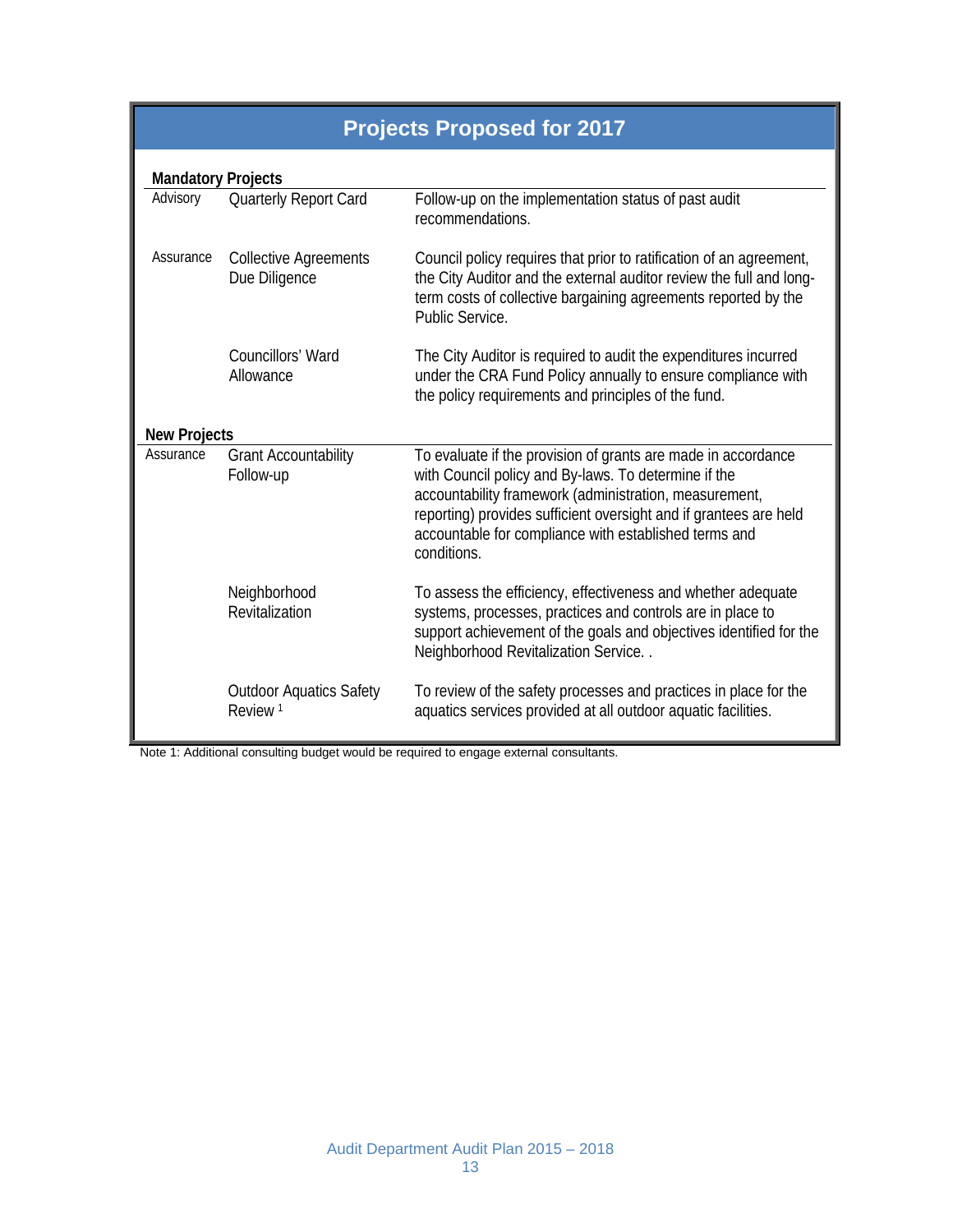| <b>Projects Proposed for 2018</b> |                                               |                                                                                                                                                                                                                                                              |  |  |  |  |
|-----------------------------------|-----------------------------------------------|--------------------------------------------------------------------------------------------------------------------------------------------------------------------------------------------------------------------------------------------------------------|--|--|--|--|
| <b>Mandatory Projects</b>         |                                               |                                                                                                                                                                                                                                                              |  |  |  |  |
| Advisory                          | Quarterly Report Card                         | Follow-up on the implementation status of past audit<br>recommendations.                                                                                                                                                                                     |  |  |  |  |
| Assurance                         | <b>Collective Agreements</b><br>Due Diligence | Council policy requires that prior to ratification of an agreement,<br>the City Auditor and the external auditor review the full and long-<br>term costs of collective bargaining agreements reported by the<br>Public Service.                              |  |  |  |  |
|                                   | Councillors' Ward<br>Allowance                | The City Auditor is required to audit the expenditures incurred<br>under the CRA Fund Policy annually to ensure compliance with<br>the policy requirements and principles of the fund.                                                                       |  |  |  |  |
| <b>New Projects</b>               |                                               |                                                                                                                                                                                                                                                              |  |  |  |  |
| Assurance                         | Parks & Urban Forestry                        | To assess the efficiency, effectiveness and whether adequate<br>systems, processes, practices and controls are in place to<br>achieve the goals and objectives of the parks and Open Space<br>Division and to maintain and preserve the City's green assets. |  |  |  |  |
|                                   | Recycling & Waste<br>Minimization             | To assess the efficiency, effectiveness and whether adequate<br>systems, processes, practices and controls are in place to<br>achieve the goals and objectives of the Solid waste Division and<br>the Garbage and Recycling Master Plan.                     |  |  |  |  |
|                                   | Disaster Management<br>Planning               | To evaluate the adequacy of the current corporate governance<br>structure and coordination of disaster recovery planning for the<br>City's citizens, staff, facilities and critical systems in the event of a<br>large scale disaster.                       |  |  |  |  |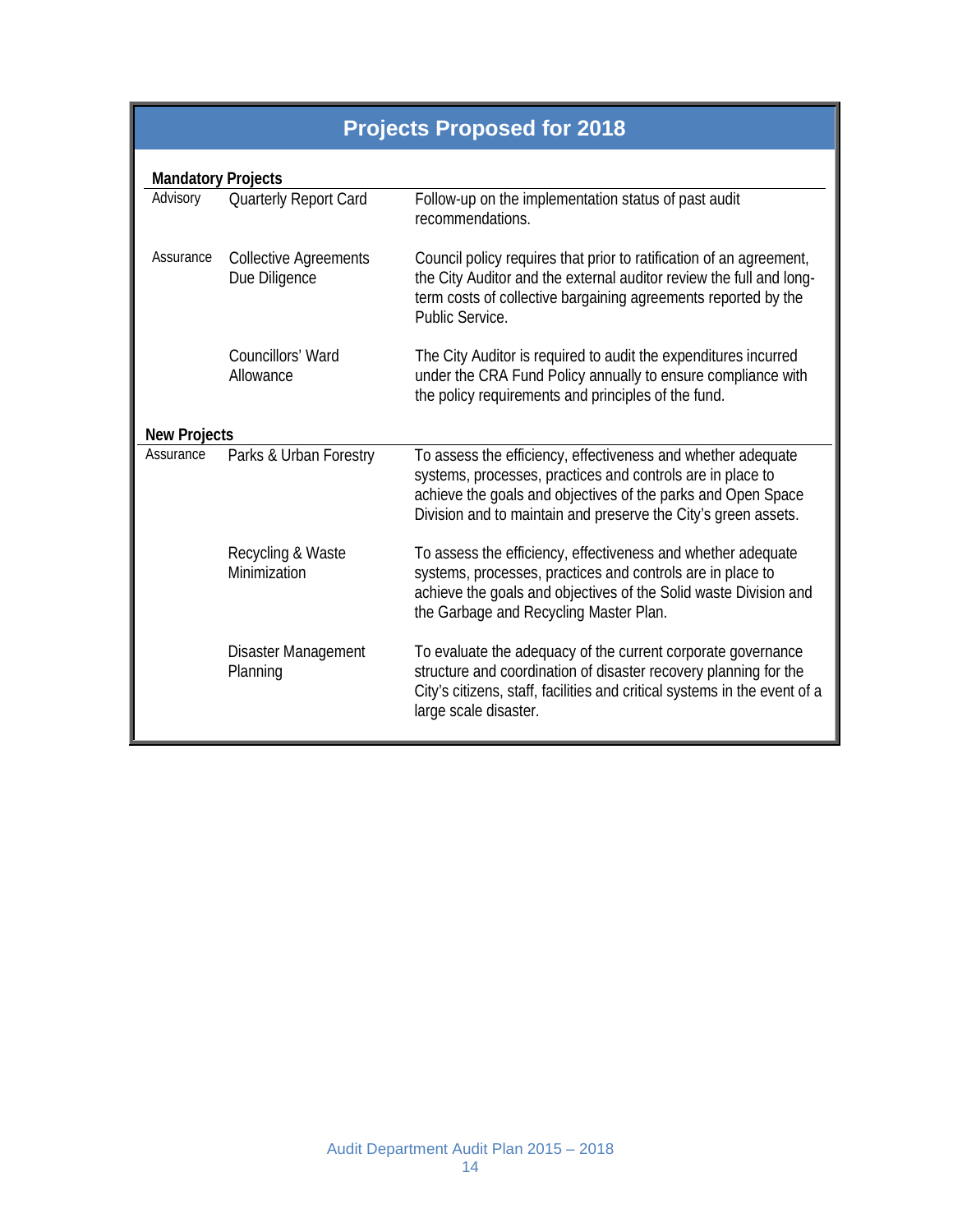# Projects Proposed for Subsequent Years

The following projects have also been identified as potential projects. They will be considered for 2016 and subsequent years. All projects will be re-evaluated annually to ensure continued relevance and priority.

- Archives and Records Management
- Assiniboine Park Conservancy
- Auto Allowance
- Bridge Asset Management
- Building Operations and Security
- Business Improvement Zone Financial Reporting
- Campus Accommodation Strategic Planning
- CentreVenture
- Crime Prevention Initiatives
- Corporate Planning
- Employee Benefits
- Emergency Medical Response
- Exception Reporting
- Procurement and Contract Management
- Property Asset Management
- Recreation Services
- Recruitment
- Shared Services Model Implementation
- Sidewalk Asset Management
- Survey Infrastructure
- Transit Fleet Asset Management
- Water Supply and Distribution
- Winnipeg Convention Centre